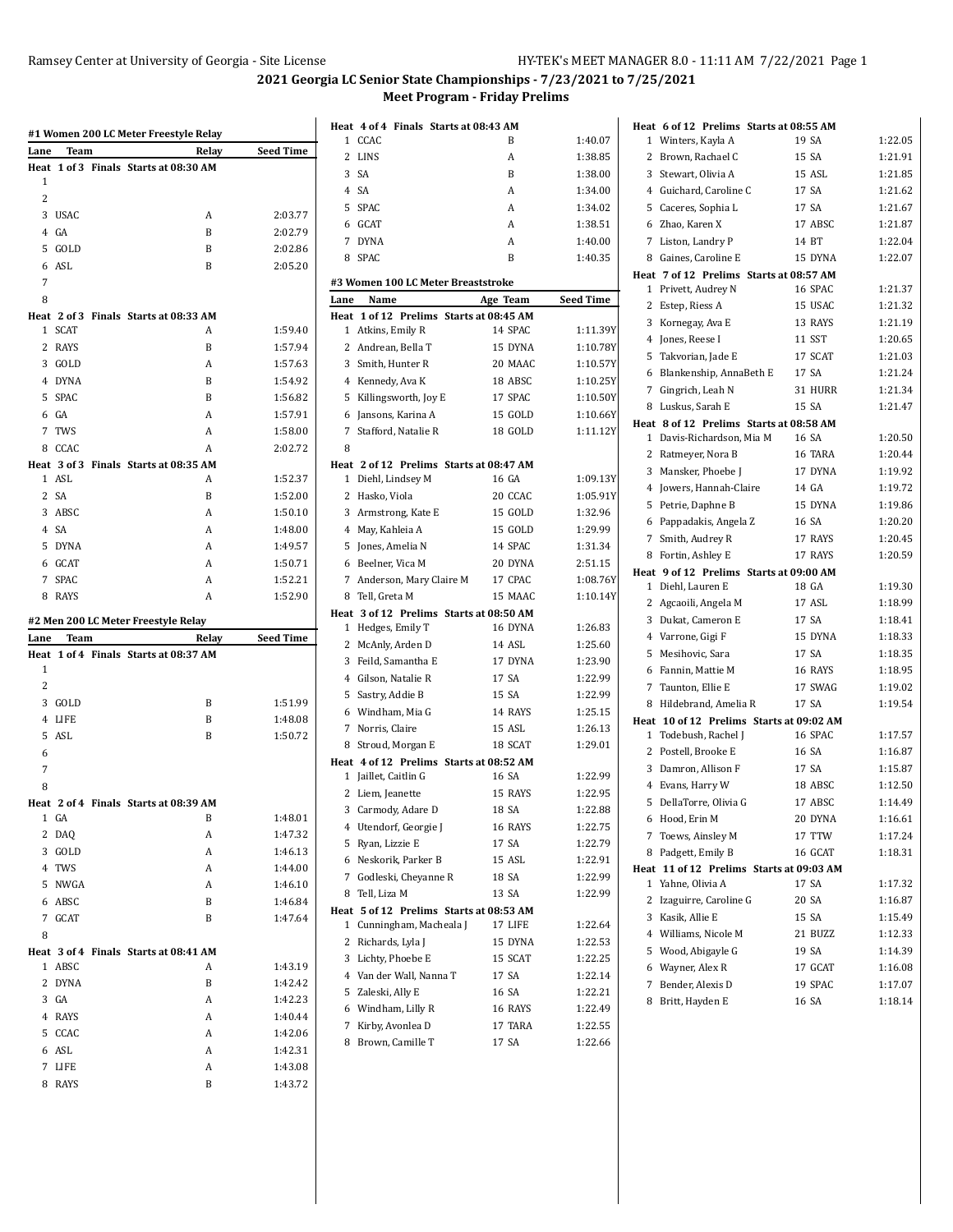|                | Heat 12 (#3 Women 100 LC Meter Breaststroke)                  |               |           |
|----------------|---------------------------------------------------------------|---------------|-----------|
| 1              | Park, Yenna                                                   | 17 SST        | 1:17.25   |
| 2              | O'Shaughnessy, Maggie M                                       | 14 GOLD       | 1:16.62   |
|                | 3 Harper, Amelia D                                            | 14 ASL        | 1:15.10   |
|                | 4 Johnson, Gigi L                                             | 17 SA         | 1:11.73   |
|                | 5 Horne, Rachael A                                            | 18 RAYS       | 1:13.65   |
|                | 6 Starnes, Sydney A                                           | 15 SA         | 1:15.97   |
|                | 7 Reid, Phoebe G                                              | 17 CCAC       | 1:17.01   |
|                | 8 Tashlein, Sydney C                                          | 17 SA         | 1:17.75   |
|                | #4 Men 100 LC Meter Breaststroke                              |               |           |
| Lane           | Name                                                          | Age Team      | Seed Time |
| Heat           | 1 of 15 Prelims Starts at 09:06 AM                            |               |           |
| 1              |                                                               |               |           |
| $\overline{2}$ |                                                               |               |           |
|                | 3 Kennedy, Ryan C                                             | 17 SA         | NTY       |
|                | 4 Anderson, Case M                                            | <b>16 ASL</b> | 1:05.87Y  |
| 5              | Forero, Leandro                                               | 18 SPAC       | 1:05.89Y  |
| 6              |                                                               |               |           |
| 7              |                                                               |               |           |
| 8              |                                                               |               |           |
|                | Heat 2 of 15 Prelims Starts at 09:08 AM                       |               |           |
| 1              | Eickman, Nate P                                               | 15 NWGA       | 1:05.40Y  |
|                | 2 Forkey, Carson J                                            | 17 DYNA       | 1:05.10Y  |
|                | 3 Duong, David L                                              | 15 GA         | 1:05.03Y  |
|                | 4 Pashaev, Daniel                                             | 17 LIFE       | 1:04.44Y  |
|                | 5 Dibkey, Kadin R                                             | 15 GCAT       | 1:04.93Y  |
|                | 6 Roden, Leo F                                                | 16 DYNA       | 1:05.03Y  |
|                | 7 Diaz Hernandez, Alexander                                   | 16 GA         | 1:05.38Y  |
|                | 8 Enabnit, Conor C<br>Heat 3 of 15 Prelims Starts at 09:09 AM | 16 TWS        | 1:05.74Y  |
|                | 1 Kim, Brandon D                                              | 16 DYNA       | 1:04.10Y  |
|                | 2 Inlow, Max S                                                | 15 GA         | 1:03.31Y  |
|                | 3 Best, Aidan C                                               | 17 SWAG       | 1:03.05Y  |
|                | 4 Gonzalez, Daniel A                                          | 15 DYNA       | 1:02.10Y  |
|                | 5 Xu, Jeffery                                                 | 15 GA         | 1:02.45Y  |
|                | 6 Bates, Eli R                                                | 15 ABSC       | 1:03.18Y  |
|                | 7 Bataillon, Daniel D                                         | 17 DYNA       | 1:03.60Y  |
|                | 8 Watts, Donovan C                                            | 17 DYNA       | 1:04.31Y  |
|                | Heat 4 of 15 Prelims Starts at 09:11 AM                       |               |           |
|                | 1 Donahoe, John R                                             | 18 TWS        | 1:01.67Y  |
|                | 2 Hoyt, Spencer S                                             | 20 OAC        | 59.53Y    |
|                | 3 Bai, Edward                                                 | 16 LIFE       | 1:26.07   |
|                | 4 Olsen, Andrew S                                             | 15 CPAC       | 1:23.43   |
|                | 5 Galloway, Ty E                                              | 15 RAYS       | 1:25.15   |
|                | 6 Seymour, Aaron D                                            | 17 GCAT       | 58.22Y    |
|                | 7 Cameron, Zachary I                                          | 17 SUMM       | 1:01.40Y  |
|                | 8 Tessier, Tyler A                                            | 16 GOLD       | 1:01.87Y  |
|                | Heat 5 of 15 Prelims Starts at 09:12 AM                       |               |           |
|                | 1 Vincent, Braden B                                           | 17 RAYS       | 1:18.46   |
|                | 2 Bray, Liam C                                                | 17 SPAC       | 1:15.25   |
|                | 3 Garcia, Grant E                                             | 17 SA         | 1:15.09   |
|                | 4 Stout, Jake W                                               | 15 SA         | 1:15.09   |
|                | 5 Brown, Cooper B                                             | 16 NWGA       | 1:15.09   |
|                | 6 Van Peteghem, Julian E                                      | 16 SA         | 1:15.09   |
|                | 7 Balkcum, Kyle P                                             | <b>18 WRA</b> | 1:17.13   |
|                | 8 Weintraub, Ryan A                                           | 17 RAYS       | 1:19.70   |

|   |                                           | Heat 6 of 15 Prelims Starts at 09:14 AM  |                    |
|---|-------------------------------------------|------------------------------------------|--------------------|
| 1 | Atkinson, Ryder S                         | 16 SA                                    | 1:15.09            |
|   | 2 Lee, Kai S                              | 16 SPAC                                  | 1:15.09            |
|   | 3 Hubbard, Conor B                        | 18 SA                                    | 1:15.09            |
|   | 4 Pingel, Joshua T                        | 18 SA                                    | 1:15.09            |
|   | 5 Krosner, Sam J                          | 17 ABSC                                  | 1:15.09            |
|   | 6 Su, Andrew H                            | 15 SA                                    | 1:15.09            |
|   | 7 Nabors, Payton M                        | 18 SA                                    | 1:15.09            |
|   | 8 Oliver, Race D                          | 15 SA                                    | 1:15.09            |
|   |                                           | Heat 7 of 15 Prelims Starts at 09:15 AM  |                    |
|   | 1 Payne, Robert S                         | 15 SA                                    | 1:15.09            |
|   | 2 Ravid, Jonathan                         | 18 GOLD<br>14 DYNA                       | 1:14.91            |
|   | 3 Bolte, Jack E                           | 16 TARA                                  | 1:14.68<br>1:14.66 |
|   | 4 Carter, Joshua J                        |                                          |                    |
|   | 5 Carey, Javin A                          | 20 DAQ                                   | 1:14.67            |
|   | 6 Long, Liam                              | 15 DYNA                                  | 1:14.82            |
|   | 7 Bao, Daniel J                           | 14 SPAC<br>17 SA                         | 1:15.02<br>1:15.09 |
| 8 | Snow, Connor H                            | Heat 8 of 15 Prelims Starts at 09:17 AM  |                    |
|   | 1 Callaghan, Jimmy T                      | 16 SCAT                                  | 1:14.40            |
|   | 2 Collins, Tyler J                        | 18 ASL                                   | 1:14.29            |
|   | 3 Elmore, Elliot J                        | 15 GOLD                                  | 1:14.01            |
|   | 4 Xiao, James                             | 16 ABSC                                  | 1:13.90            |
|   | 5 Sayani, Samin S                         | 17 SA                                    | 1:13.97            |
|   | 6 Skedsvold, Collin T                     | 16 ASL                                   | 1:14.10            |
|   | 7 Roshka, Daniel S                        | 17 SA                                    | 1:14.30            |
|   | 8 Withrow, Cole                           | 15 CCAC                                  | 1:14.47            |
|   |                                           | Heat 9 of 15 Prelims Starts at 09:19 AM  |                    |
|   | 1 Buzzelli, AJ J                          | 17 RAYS                                  | 1:13.67            |
|   | 2 Iglar, William P                        | 15 GOLD                                  | 1:13.60            |
|   | 3 Shefchunas, Mac M                       | 18 SA                                    | 1:13.30            |
|   | 4 Potlock, Payton M                       | 16 SA                                    | 1:13.24            |
|   | 5 Villagomez, Rodrigo                     | 18 SA                                    | 1:13.27            |
|   | 6 Joo, Avery D                            | 15 LIFE                                  | 1:13.59            |
| 7 | Steinhauer, Craig D                       | 16 DYNA                                  | 1:13.64            |
|   | 8 Gallagher, Cal M                        | 18 ASL                                   | 1:13.84            |
|   |                                           | Heat 10 of 15 Prelims Starts at 09:20 AM |                    |
|   | 1 Wood, Colin J                           | 16 NWGA                                  | 1:13.07            |
|   | 2 Margarite, Anthony                      | 18 DYNA                                  | 1:12.85            |
|   | 3 Sasser, Brett G                         | 18 SA<br>16 DYNA                         | 1:12.20<br>1:12.07 |
|   | 4 Kleinrock, David P<br>5 Martin, Isaac L | 16 GOLD                                  | 1:12.12            |
|   | 6 Choi, Eddie J                           | 16 LIFE                                  | 1:12.35            |
| 7 | Price, Trevor N                           | 16 ASL                                   | 1:12.97            |
| 8 | Saylor, Noah M                            | 15 SA                                    | 1:13.16            |
|   |                                           | Heat 11 of 15 Prelims Starts at 09:21 AM |                    |
| 1 | Sharabura, Eric G                         | 16 DYNA                                  | 1:11.79            |
| 2 | Johnson, Harper D                         | 15 GOLD                                  | 1:11.41            |
|   | 3 Hight, Barrett B                        | 17 UN                                    | 1:11.28            |
|   | 4 Freudenstein, Carter M                  | 16 BA                                    | 1:10.93            |
|   | 5 Johnson, Ford F                         | 16 GOLD                                  | 1:11.26            |
|   | 6 Gillespie, Carson W                     | 16 DYNA                                  | 1:11.39            |
| 7 | Jin, Daniel D                             | 16 LIFE                                  | 1:11.75            |
|   | 8 Dibkey, Ethan A                         | 14 GCAT                                  | 1:11.93            |

| Heat 12 of 15 Prelims Starts at 09:23 AM   |          |                  |
|--------------------------------------------|----------|------------------|
| 1 Rico, Emilio                             | 18 SA    | 1:10.78          |
| 2 Whelan, Reese R                          | 17 GCAT  | 1:10.33          |
| 3<br>Eickman, Will R                       | 17 NWGA  | 1:10.16          |
| 4 Hart, Russell C                          | 16 GA    | 1:09.36          |
| 5<br>Simmon, Graham G                      | 16 GA    | 1:09.83          |
| 6 Washington, Sebastian L                  | 16 DYNA  | 1:10.20          |
| 7 Nordstrom, Benjamin T                    | 18 MAAC  | 1:10.66          |
| Saunders, Aidan J<br>8                     | 17 SA    | 1:10.82          |
| Heat 13 of 15 Prelims Starts at 09:24 AM   |          |                  |
| 1 Wood, Tyler J                            | 17 GCAT  | 1:08.66          |
| 2 Loubser, Luke R                          | 18 RAYS  | 1:07.54          |
| 3 Phifer, Ben A                            | 20 SA    | 1:05.48          |
| 4 Steele, Matthew P                        | 18 SA    | 1:03.87          |
| 5<br>Bates, Jackson H                      | 18 ABSC  | 1:04.83          |
| 6 Strother, John T                         | 20 ABSC  | 1:06.83          |
| 7 Zhu, Andy                                | 17 GA    | 1:08.20          |
| 8 Kiel, Matt J                             | 19 RAYS  | 1:09.22          |
| Heat 14 of 15 Prelims Starts at 09:26 AM   |          |                  |
| Egolf, Griffin D<br>1                      | 18 SA    | 1:08.63          |
| 2 Stout, Charlie L                         | 17 SA    | 1:07.24          |
| 3<br>Loschi, Moises D                      | 26 RAYS  | 1:05.23          |
| 4 Grand'Pierre, Alexandre S                | 18 CAD   | 1:03.44          |
| 5<br>Haigh, Connor E                       | 19 TWS   | 1:04.55          |
| 6 Hood, Kevin L                            | 20 SPAC  | 1:06.77          |
| 7 Williams, William A                      | 19 NWGA  | 1:08.04          |
| Stoffle, Nathaniel L<br>8                  | 18 SPAC  | 1:08.82          |
| Heat 15 of 15 Prelims Starts at 09:27 AM   |          |                  |
| Richardson, Noah L<br>1                    | 18 SA    | 1:08.51          |
| 2 Liu, Henry C                             | 16 SA    | 1:07.15          |
| 3<br>Shah, Saavan N                        | 17 SA    | 1:05.05          |
| 4 Bethel, Henry                            | 18 CCAC  | 1:02.00          |
| 5 Bender, Justin C                         | 17 SPAC  | 1:04.50          |
| De Grijze, Kevin<br>6                      | 19 SA    | 1:05.70          |
| 7<br>Januzelli, Carter J                   | 21 SA    | 1:08.04          |
| Smith, Noah W<br>8                         | 15 UNRAY | 1:08.69          |
| #5 Women 200 LC Meter Freestyle            |          |                  |
| Name<br>Lane                               | Age Team | <b>Seed Time</b> |
| 1 of 10 Prelims Starts at 09:29 AM<br>Heat |          |                  |
| 1                                          |          |                  |
| $\overline{c}$                             |          |                  |
|                                            |          |                  |
| 3<br>Martin, Emily Kate K                  | 15 SA    | <b>NTY</b>       |
| 4 Kjaerulff, Victoria                      | 15 SA    | NTY              |
| 5<br>Godleski, Cheyanne R                  | 18 SA    | <b>NTY</b>       |
| 6                                          |          |                  |
| 7                                          |          |                  |
| 8                                          |          |                  |
| Heat<br>2 of 10 Prelims Starts at 09:32 AM |          |                  |
| Boyer, Zara G<br>1                         | 13 SPAC  | 2:00.08Y         |
| 2<br>Petrie, Daphne B                      | 15 DYNA  | 1:56.65Y         |
| 3 Warta, Rachel M                          | 15 GOLD  | 1:54.95Y         |
| 4<br>Breedlove, Grayson C                  | 18 CCAC  | 2:37.08          |
| 5<br>Laney, Hally K                        | 18 MAAC  | 1:54.90Y         |
| 6 Kerber, Claire E                         | 17 SA    | 1:55.75Y         |
| Lila, Kaylin C<br>7                        | 15 CAD   | 1:56.95Y         |
| Heizer, Abigail H<br>8                     | 14 SPAC  | 2:02.41Y         |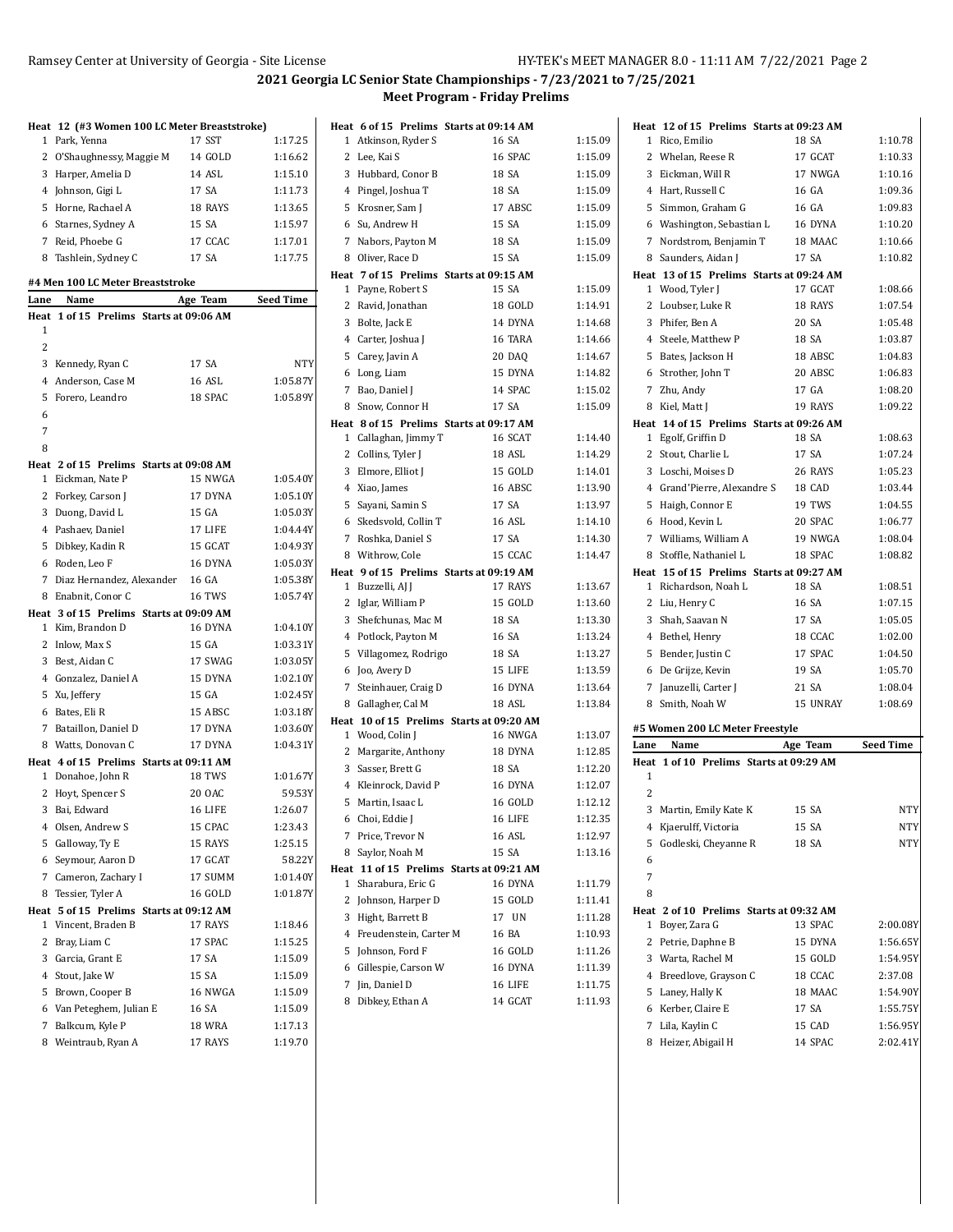|   | Heat 3 (#5 Women 200 LC Meter Freestyle)     |                  |                    |
|---|----------------------------------------------|------------------|--------------------|
|   | 1 Wahlen, Annie L                            | 16 DYNA          | 2:25.88            |
|   | 2 DiPietre, Isabelle G                       | 16 SCAT          | 2:24.89            |
|   | 3 Alsobrook, Katharine C                     | 18 SPAC          | 2:21.37            |
|   | 4 Park, Yenna                                | 17 SST           | 2:20.04            |
|   | 5 Richardson, Jory N                         | 16 MAAC          | 2:20.26            |
|   | 6 Utendorf, Georgie J                        | 16 RAYS          | 2:23.35            |
|   | 7 Peyton, Abby L                             | 17 RAYS          | 2:24.96            |
| 8 | Smith, L.C. C                                | 15 DYNA          | 2:28.79            |
|   | Heat 4 of 10 Prelims Starts at 09:37 AM      |                  |                    |
|   | 1 Harper, Jessica G                          | 15 RAYS          | 2:16.29            |
|   | 2 Edwards, Jordan N                          | 17 SA            | 2:14.69            |
|   | 3 Walker, Sydney R                           | 17 SA            | 2:14.69            |
|   | 4 Eaton, Kate J                              | 17 SA            | 2:14.69            |
|   | 5 Garrett, Mackenzie K                       | 15 SA            | 2:14.69            |
|   | 6 Drawdy, Grace G                            | 18 SA            | 2:14.69            |
|   | 7 Halbach, Ansley E                          | 16 ABSC          | 2:14.69            |
|   | 8 Toews, Ainsley M                           | 17 TTW           | 2:16.83            |
|   | Heat 5 of 10 Prelims Starts at 09:40 AM      | 17 SA            | 2:14.69            |
|   | 1 Gilson, Natalie R<br>2 Entrekin, Evelyn E  | 16 DYNA          | 2:14.66            |
|   | 3 Wright, Kayla E                            | 15 TWS           | 2:14.48            |
|   | 4 Mansker, Phoebe J                          | 17 DYNA          | 2:14.21            |
|   | 5 Kunst, Mia I                               | 15 RAYS          | 2:14.22            |
|   | 6 McKenley, Olivia A                         | 15 MAAC          | 2:14.62            |
|   | 7 Hildebrand, Jordan E                       | 17 SA            | 2:14.69            |
|   | 8 Livezey, Emma G                            | 16 SA            | 2:14.69            |
|   | Heat 6 of 10 Prelims Starts at 09:42 AM      |                  |                    |
|   | 1 Burke, Hanna M                             | 16 GA            | 2:13.74            |
|   | 2 Bock, Jordan E                             | 15 SA            | 2:13.73            |
|   | 3 Cesario, Anna Sophia S                     | 14 DYNA          | 2:13.58            |
|   | 4 Tully, Charlotte R                         | 15 SA            | 2:13.48            |
|   | 5 Hildebrand, Amelia R                       | 17 SA            | 2:13.54            |
|   | 6 Watson, Eva C                              | 16 SCAT          | 2:13.71            |
| 7 | Clayton, Sadie P                             | 15 SPAC          | 2:13.74            |
| 8 | Stephens, Julianna M                         | 19 SA            | 2:13.89            |
|   | Heat 7 of 10 Prelims Starts at 09:45 AM      |                  |                    |
|   | 1 Woodring, Payton G                         | 17 CCAC          | 2:13.44            |
|   | 2 Parker, Sophia F                           | 16 RAYS          | 2:13.37            |
|   | 3 Antonowich, Lauren A                       | 18 DYNA          | 2:13.02            |
|   | 4 Scalise, Sydney E                          | 18 SA            | 2:12.28            |
|   | 5 Allman, Reilly C                           | 17 GOLD          | 2:12.57            |
|   | 6 Todebush, Rachel J                         | 16 SPAC          | 2:13.04            |
| 7 | Langford, Caroline G                         | 15 DYNA          | 2:13.39            |
| 8 | Cooper, Amelia C                             | 17 SA            | 2:13.46            |
|   | Heat 8 of 10 Prelims Starts at 09:47 AM      |                  |                    |
| 1 | Troxell, Eden E                              | 17 TTW           | 2:11.63            |
| 2 | Wasmuth, Hannah L                            | 19 DYNA          | 2:10.22            |
|   | 3 Zhao, Karen X                              | 17 ABSC<br>18 SA | 2:06.50<br>2:04.05 |
|   | 4 Burke, Lily J<br>5 Thompson, Sarah-Grace G | 19 SA            | 2:06.05            |
|   | 6 Summers, Anna L                            | 18 ASL           | 2:07.76            |
| 7 | Jahns, Sarah E                               | 20 GA            | 2:10.96            |
| 8 | Thorsen, Ginny S                             | 15 UNAB          | 2:12.13            |
|   |                                              |                  |                    |

| Heat 9 of 10 Prelims Starts at 09:50 AM  |          |                  |
|------------------------------------------|----------|------------------|
| Thompson, Charlotte B<br>1               | 16 SA    | 2:11.33          |
| 2<br>Jenny, Morgan E                     | 15 SA    | 2:10.12          |
| 3<br>Sweeney, Reagan N                   | 18 SA    | 2:06.49          |
| 4<br>McCulloh, Abigail H                 | 18 SA    | 2:03.78          |
| 5<br>Thatcher, Zoe M                     | 24 SST   | 2:05.83          |
| 6 Singletary, Madeline W                 | 18 SA    | 2:06.81          |
| 7 Tiller, Jamison G                      | 16 SA    | 2:10.35          |
| 8 Maust, Emma G                          | 18 GCAT  | 2:11.99          |
| Heat 10 of 10 Prelims Starts at 09:52 AM |          |                  |
| Bertschi, Samantha M<br>1                | 18 SA    | 2:11.31          |
| 2<br>Henderson, Krisalyn J               | 18 SA    | 2:09.48          |
| 3<br>Riordan, Amy L                      | 17 ASL   | 2:06.28          |
| Bratton, Lisa N<br>4                     | 25 UNAB  | 2:02.90          |
| 5<br>Norton, Emma G                      | 17 LINS  | 2:05.44          |
| 6<br>Johnson, Gigi L                     | 17 SA    | 2:06.63          |
| 7<br>Bradley, Kate A                     | 14 LINS  | 2:10.25          |
| 8 Starnes, Sydney A                      | 15 SA    | 2:11.65          |
| #6 Men 200 LC Meter Freestyle            |          |                  |
| Lane<br>Name                             | Age Team | <b>Seed Time</b> |
| Heat 1 of 15 Prelims Starts at 09:55 AM  |          |                  |
| 1                                        |          |                  |
| 2 Masterson, Grant C                     | 19 SA    | NTY              |
| 3 Cullinan, Owen W                       | 17 SA    | NTY              |
| 4 Cohen, Spencer H                       | 18 SHOC  | 1:54.67Y         |
| 5<br>Bearden, Jayden R                   | 17 CCAC  | 2:03.27Y         |
| Potlock, Payton M<br>6                   | 16 SA    | NTY              |
| 7                                        |          |                  |
| 8                                        |          |                  |
| Heat 2 of 15 Prelims Starts at 09:57 AM  |          |                  |
| Liu, Tobias C<br>1                       | 17 DYNA  | 1:47.76Y         |
| 2<br>Haskins, Ryan D                     | 18 GA    | 1:47.32Y         |
| 3<br>Dunbar, Jack R                      | 16 GA    | 1:46.89Y         |
| Sukirya, Devesh<br>4                     | 17 SPAC  | 1:46.53Y         |
| Roden, Leo F<br>5                        | 16 DYNA  | 1:46.75Y         |
| Brann, Alex F<br>6                       | 16 DYNA  | 1:47.28Y         |
| 7<br>Enabnit, Conor C                    | 16 TWS   | 1:47.50Y         |
| 8 Riordan, Jimmy R                       | 17 ASL   | 1:47.85Y         |
| Heat 3 of 15 Prelims Starts at 10:00 AM  |          |                  |
| Snow, Isaac A<br>$\mathbf{1}$            | 18 WRA   | 1:46.19Y         |
| 2<br>Garwold, Ian C                      | 17 ASL   | 1:45.94Y         |
| 3<br>Thorsen, Crow C                     | 18 UNAB  | 1:44.61Y         |
| Seymour, Aaron D<br>4                    | 17 GCAT  | 1:41.81Y         |
| 5<br>Gallagher, Cal M                    | 18 ASL   | 1:43.89Y         |
| Perez, Nate J<br>6                       | 16 DYNA  | 1:45.49Y         |
| Casey, Simon T<br>7                      | 16 ABSC  | 1:46.02Y         |
| Bell, Evan W<br>8                        | 18 DYNA  | 1:46.30Y         |
| Heat 4 of 15 Prelims Starts at 10:02 AM  |          |                  |
| Iglar, William P<br>1                    | 15 GOLD  | 2:16.97          |
| 2<br>Peterson, Bryce F                   | 16 RAYS  | 2:11.55          |
| 3<br>Vincent, Braden B                   | 17 RAYS  | 2:10.88          |
| Shepard, Brandon W<br>4                  | 16 GA    | 2:09.75          |
| 5<br>Johnson, Ben J                      | 17 GOLD  | 2:09.92          |
| Withrow, Cole<br>6                       | 15 CCAC  | 2:11.41          |
| Doorley, Mitch J<br>7                    | 17 RAYS  | 2:13.56          |
| Pattillo, James<br>8                     | 14 ASL   | 2:17.45          |
|                                          |          |                  |

|        | Heat 5 of 15 Prelims Starts at 10:05 AM |                                                   |                    |
|--------|-----------------------------------------|---------------------------------------------------|--------------------|
| 1      | Sandberg, Luke R                        | 15 DYNA                                           | 2:07.61            |
|        | 2 Collins, Tyler J                      | 18 ASL                                            | 2:06.66            |
| 3      | Thomas, Theodore A                      | 14 RAYS                                           | 2:04.36            |
| 4      | Snow, Connor H                          | 17 SA                                             | 2:03.99            |
|        | 5 Richardson, Noah L                    | 18 SA                                             | 2:03.99            |
|        | 6 Davies, Simon J                       | 20 BUZZ                                           | 2:06.43            |
|        | 7 Geoghagan, Logan G                    | 16 GOLD                                           | 2:06.97            |
| 8      | Shine, Evan                             | 17 DYNA                                           | 2:07.76            |
|        | Heat 6 of 15 Prelims Starts at 10:07 AM |                                                   |                    |
| 1      | Blood, Billy M                          | 18 SA                                             | 2:03.99            |
|        | 2 Forero, Leandro                       | 18 SPAC                                           | 2:03.99            |
| 3      | Cummings, Jac A                         | 15 HURR                                           | 2:03.99            |
|        | 4 Slater, Landon D                      | 15 SA                                             | 2:03.99            |
|        | 5 Guichard, Will C                      | 15 SA                                             | 2:03.99            |
|        | 6 Garcia, Grant E                       | 17 SA                                             | 2:03.99            |
|        | 7 Strauss, Joel J                       | 16 SA                                             | 2:03.99            |
| 8      | Skidmore III, Will L                    | 16 SA                                             | 2:03.99            |
|        | Heat 7 of 15 Prelims Starts at 10:09 AM |                                                   |                    |
|        | 1 Browne, Aiden J                       | 15 SPAC                                           | 2:03.99            |
|        | 2 Kenyon, Will M                        | 18 SA                                             | 2:03.99            |
| 3      | Calderon-Schuler, Patrick               | 17 CCAC                                           | 2:03.49            |
|        | 4 Plantamura, Nick J                    | 16 ASL                                            | 2:03.41            |
|        | 5 Cahill, Caden M                       | 15 GCAT                                           | 2:03.42            |
|        | 6 Han, Nathan B                         | 16 SA                                             | 2:03.68            |
|        | 7 Marin, Pablo                          | 18 SA                                             | 2:03.99            |
| 8      | Krosner, Sam J                          | 17 ABSC                                           | 2:03.99            |
|        | Heat 8 of 15 Prelims Starts at 10:12 AM |                                                   |                    |
|        | 1 Kennedy, Garrett S                    | 16 ABSC                                           | 2:03.26            |
|        | 2 Long, Liam                            | 15 DYNA                                           | 2:03.11            |
|        | 3 Alidina, Zeeyan S                     | 16 SA                                             | 2:03.05            |
|        | 4 Wooldridge, Thomas J                  | 17 GA                                             | 2:02.99            |
|        | 5 Wilson, Eli W                         | 16 SA                                             | 2:02.99            |
|        | 6 Michaeli, Daniel                      | 16 SA                                             | 2:03.09            |
|        | 7 Evans, Hudson M                       | 14 GOLD                                           | 2:03.17            |
| 8      | Culling, Josh C                         | 16 LINS                                           | 2:03.33            |
|        | Heat 9 of 15 Prelims Starts at 10:14 AM |                                                   |                    |
|        | 1 Patterson, Nolan W                    | 16 GA                                             | 2:02.78            |
|        | 2 Johnson, Harper D                     | 15 GOLD                                           | 2:02.73            |
|        | 3 Stout, Jake W                         | 15 SA                                             | 2:02.57            |
|        | 4 Bataillon, Daniel D                   | 17 DYNA                                           | 2:02.40            |
|        | 5 Kjaerulff, Nicholas                   | 16 SA                                             | 2:02.47            |
|        | 6 Wooldridge, Tyler D                   | 17 GA                                             | 2:02.71            |
| 7      | Burch, Hudson C                         | 15 ASL                                            | 2:02.75            |
| 8      | Gray, Aiden N                           | 16 GCAT                                           | 2:02.88            |
| 1      |                                         | Heat 10 of 15 Prelims Starts at 10:16 AM<br>17 SA |                    |
|        | Roshka, Daniel S                        |                                                   | 2:02.30            |
| 2<br>3 | Whiting, Ethan W                        | 18 SA                                             | 2:02.18<br>2:01.98 |
|        | Logan, Henry J                          | 18 ABSC<br>16 SA                                  |                    |
|        | 4 Reiser, Ethan J                       | 21 UNSST                                          | 2:01.78            |
|        | 5 Jones, Robby G                        | 16 USAC                                           | 2:01.95            |
|        | 6 Wilhelm, Jacob B                      | 18 SA                                             | 2:02.15            |
| 7      | Holland, Owen O<br>8 Cullinan, Gavin S  |                                                   | 2:02.28<br>2:02.39 |
|        |                                         | 17 SA                                             |                    |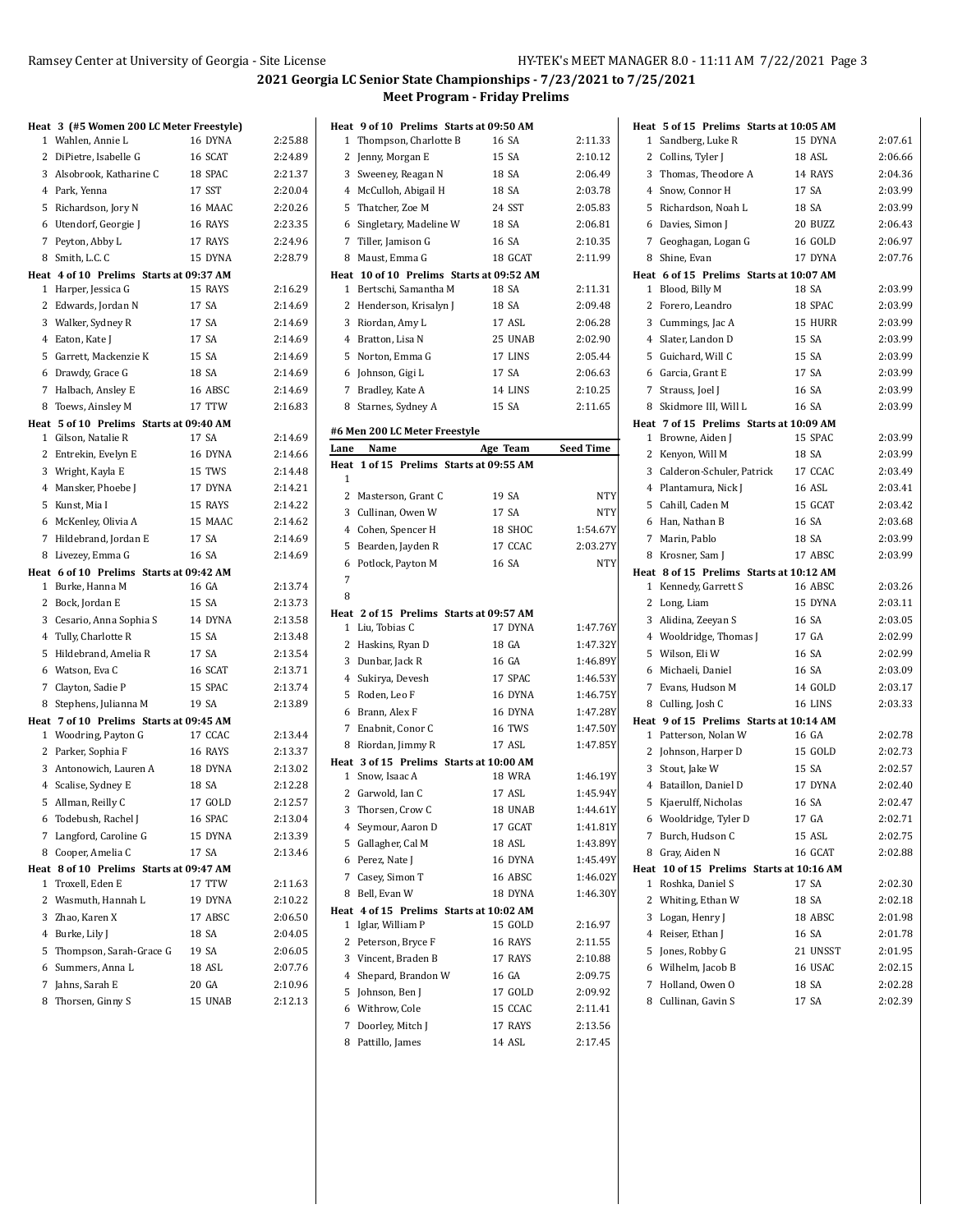|              | Heat 11 (#6 Men 200 LC Meter Freestyle)  |          |           |
|--------------|------------------------------------------|----------|-----------|
| 1            | Mackay, Nolan C                          | 15 DYNA  | 2:01.47   |
|              | 2 Young, Evan T                          | 16 SA    | 2:01.35   |
|              | 3 Scruggs, Riley R                       | 20 SA    | 2:00.89   |
|              | 4 Clark, Landon B                        | 19 RAYS  | 2:00.72   |
| 5            | DeMott, Antony R                         | 18 BT    | 2:00.87   |
|              | 6 Medley, Nathan P                       | 16 TRSC  | 2:01.22   |
|              | 7 Lowe, Zach F                           | 19 RAYS  | 2:01.36   |
|              | 8 Renier, Luke J                         | 18 TWS   | 2:01.76   |
|              | Heat 12 of 15 Prelims Starts at 10:21 AM |          |           |
|              | 1 Yin, Dylan C                           | 17 GA    | 2:00.62   |
| 2            | Morris, Patrick C                        | 18 SA    | 2:00.40   |
|              | 3 Burnley, Blake C                       | 16 SA    | 2:00.00   |
|              | 4 McClain, Mitch W                       | 16 LINS  | 1:59.72   |
| 5            | Gavin, William G                         | 15 LIFE  | 1:59.84   |
|              | 6 Schroeder, Tyler B                     | 17 SA    | 2:00.23   |
|              | 7 Irwin, Ben G                           | 16 SA    | 2:00.48   |
| 8            | Foggin, Will H                           | 17 ABSC  | 2:00.64   |
|              | Heat 13 of 15 Prelims Starts at 10:23 AM |          |           |
| $\mathbf{1}$ | Han, Luke H                              | 18 SA    | 1:58.98   |
|              | 2 Jones, Stephen R                       | 17 SST   | 1:57.23   |
|              | 3 Parker, Sam E                          | 18 GCAT  | 1:54.93   |
|              |                                          |          |           |
|              | 4 Valdez, Roman                          | 17 CCAC  | 1:51.98   |
| 5            | Thatcher, Joel W                         | 23 SST   | 1:52.59   |
|              | 6 Shaheen, Jonathan M                    | 20 BUZZ  | 1:56.23   |
|              | 7 Gonzalez, Alex S                       | 19 SA    | 1:58.39   |
|              | 8 Charleston, Dane M                     | 18 LINS  | 1:59.51   |
|              | Heat 14 of 15 Prelims Starts at 10:25 AM |          |           |
|              | 1 Roach, Seth C                          | 17 SCAT  | 1:58.96   |
|              | 2 Calderon-Schuler, Anthony 20 CCAC      |          | 1:56.85   |
|              | 3 Castro, Jose M                         | 18 SA    | 1:54.48   |
|              | 4 Grum, Ian P                            | 20 DYNA  | 1:51.04   |
| 5            | Norton, Mitchell J                       | 19 LINS  | 1:52.51   |
|              | 6 Mitchell, Jake T                       | 20 ABSC  | 1:56.08   |
|              | 7 Stout, Charlie L                       | 17 SA    | 1:57.97   |
|              | 8 Pittenger, TJ J                        | 18 SA    | 1:59.01   |
|              | Heat 15 of 15 Prelims Starts at 10:27 AM |          |           |
|              | 1 DenBrok, Tristan D                     | 16 SA    | 1:58.40   |
|              | 2 Jones, Gavin S                         | 17 ABSC  | 1:56.38   |
|              | 3 Wylie, Ryan G                          | 18 ABSC  | 1:54.24   |
|              | 4 Magahev, Jake M                        | 19 SA    | 1:47.30   |
| 5            | Sergile, Sebastien X                     | 17 SA    | 1:52.43   |
|              | 6 McClain, Ben H                         | 18 LINS  | 1:54.96   |
| 7            | Steele, Benjamin H                       | 18 SA    | 1:57.29   |
| 8            | Grottle, Ben A                           | 17 SA    | 1:59.00   |
|              | #7 Women 50 LC Meter Backstroke          |          |           |
| Lane         | Name                                     | Age Team | Seed Time |
| Heat         | 1 of 12 Prelims Starts at 10:30 AM       |          |           |
| 1            |                                          |          |           |
| 2            | Blair, Caroline K                        | 17 SA    | NTY       |
| 3            | Sansome, Millie k                        | 20 ABSC  | NΤ        |
|              | 4 Jones, Amelia N                        | 14 SPAC  | 29.82Y    |
| 5            | Neskorik, Parker B                       | 15 ASL   | 33.22Y    |
|              |                                          |          |           |

Pappadakis, Angela Z 16 SA NTY

| Heat 2 of 12 Prelims Starts at 10:31 AM                           |                   |         |
|-------------------------------------------------------------------|-------------------|---------|
| 1 Hicks, Taylor L                                                 | 19 DYNA           | 29.70Y  |
| 2 Kennedy, Ava K                                                  | 18 ABSC           | 29.61Y  |
| 3 Breedlove, Grayson C                                            | 18 CCAC           | 29.51Y  |
| 4 Mattson, Holly J                                                | 15 HURR           | 29.42Y  |
| 5 Wallace, Mia B                                                  | 16 SPAC           | 29.46Y  |
| 6 Peralta Rolka, Ana G                                            | 18 DCS            | 29.61Y  |
| 7 Smith, Audrey R                                                 | 17 RAYS           | 29.69Y  |
| 8 Kunst, Mia I                                                    | 15 RAYS           | 29.80Y  |
| Heat 3 of 12 Prelims Starts at 10:32 AM                           |                   |         |
| 1 Lila, Kristine E                                                | 13 CAD            | 29.35Y  |
| 2 Marriott, Addison G                                             | 14 USAC           | 29.17Y  |
| 3 Norris, Claire                                                  | 15 ASL            | 28.89Y  |
| 4 Feild, Samantha E                                               | 17 DYNA           | 28.65Y  |
| 5 Halbach, Ansley E                                               | 16 ABSC           | 28.88Y  |
| 6 Bradley, Kate A                                                 | 14 LINS           | 29.17Y  |
| 7 Barna, Yena Y                                                   | 15 HURR           | 29.34Y  |
| 8 Langford, Caroline G                                            | 15 DYNA           | 29.37Y  |
| Heat 4 of 12 Prelims Starts at 10:33 AM                           |                   |         |
| 1 Stroud, Morgan E                                                | 18 SCAT           | 28.41Y  |
| 2 Richardson, Jory N                                              | 16 MAAC           | 27.96Y  |
| 3 Hendrix, Riley E                                                | 19 DYNA           | 26.96Y  |
| 4 Jones, Reese I                                                  | 11 SST            | 37.73   |
| 5 Beelner, Vica M                                                 | 20 DYNA           | 1:13.17 |
| 6 Maschmeier, Sara R                                              | 17 DYNA           | 27.58Y  |
| 7 Clark, Ainsley F                                                | 16 GOLD           | 28.03Y  |
| 8 Hook, Sophia J                                                  | 15 DYNA           | 28.44Y  |
| Heat 5 of 12 Prelims Starts at 10:35 AM                           |                   |         |
| 1 Estep, Riess A                                                  | 15 USAC           | 35.63   |
| 2 Thompson, Charlotte B                                           | 16 SA             | 34.19   |
| 3 Jaillet, Caitlin G                                              | 16 SA             | 34.19   |
| 4 Livingston, Sarah C                                             | 18 SA             | 34.19   |
| 5 Gale, Cosy R                                                    | 15 RAYS           | 34.19   |
| 6 Kjaerulff, Victoria                                             | 15 SA             | 34.19   |
| 7 Eaton, Kate J                                                   | 17 SA             | 34.19   |
| 8 Jones, Isabelle C                                               |                   |         |
|                                                                   |                   |         |
|                                                                   | 18 SPAC           | 36.33   |
| Heat 6 of 12 Prelims Starts at 10:36 AM<br>1 DiPietre, Isabelle G | 16 SCAT           | 34.15   |
| 2 Garrett, Mackenzie K                                            | 15 SA             | 34.12   |
| 3 Peyton, Abby L                                                  | 17 RAYS           | 34.02   |
| 4 Jahns, Sarah E                                                  | 20 GA             | 33.94   |
| 5 Windham, Mia G                                                  | 14 RAYS           | 33.97   |
|                                                                   |                   |         |
| 6 Marrero, Ari S                                                  | 16 MAAC<br>19 SST | 34.12   |
| 7 Thatcher, Mia N                                                 |                   | 34.15   |
| Deak, Avery E<br>8                                                | 15 GOLD           | 34.16   |
| Heat 7 of 12 Prelims Starts at 10:37 AM<br>Ishikawa, Sophia<br>1  | 16 SA             | 33.89   |
| 2 Wahlen, Annie L                                                 | 16 DYNA           | 33.85   |
| 3 Martin, Emily Kate K                                            | 15 SA             | 33.81   |
| 4 Harper, Jessica G                                               | 15 RAYS           | 33.79   |
| 5 Boyer, Zara G                                                   | 13 SPAC           | 33.80   |
| 6 Burrowes, Antonita J                                            | 15 SA             | 33.81   |
|                                                                   | 16 TWS            | 33.87   |
| 7 Byerly, Gracie Anne A<br>Heath, Molly E<br>8                    | 18 TRSC           | 33.90   |

|                | Heat 8 of 12 Prelims Starts at 10:39 AM  |                |                  |
|----------------|------------------------------------------|----------------|------------------|
| $\mathbf{1}$   | Powell, Harper M                         | 18 UN-CC       | 33.68            |
|                | 2 Fortin, Ashley E                       | 17 RAYS        | 33.64            |
|                | 3 Agcaoili, Angela M                     | 17 ASL         | 33.51            |
|                | 4 May, Kahleia A                         | 15 GOLD        | 33.43            |
|                | 5 Gingrich, Leah N                       | 31 HURR        | 33.43            |
|                | 6 McAnly, Arden D                        | 14 ASL         | 33.58            |
|                | 7 Liston, Landry P                       | 14 BT          | 33.67            |
|                | 8 Gaines, Caroline E                     | 15 DYNA        | 33.77            |
|                | Heat 9 of 12 Prelims Starts at 10:40 AM  |                |                  |
|                | 1 Jackson, Kelsey L                      | <b>16 GOLD</b> | 33.27            |
|                | 2 Atkins, Emily R                        | 14 SPAC        | 33.20            |
|                | 3 Byerly, Allie C                        | 14 TWS         | 33.09            |
|                | 4 Klinefelter, Isabella N                | 14 TWS         | 32.94            |
|                | 5 Thomas, Eve L                          | 19 GOLD        | 33.05            |
|                | 6 Anderson, Mary Claire M                | 17 CPAC        | 33.10            |
|                | 7 Harper, Amelia D                       | 14 ASL         | 33.23            |
|                | 8 Collerette, Hannah P                   | 18 SA          | 33.37            |
|                | Heat 10 of 12 Prelims Starts at 10:41 AM |                |                  |
|                | 1 Liem, Jeanette                         | 15 RAYS        | 32.81            |
|                | 2 Smith, L.C. C                          | 15 DYNA        | 32.13            |
|                | 3 Lillie, Lila M                         | 15 SA          | 31.38            |
|                | 4 Thatcher, Zoe M                        | 24 SST         | 29.92            |
|                | 5 Woodring, Payton G                     | 17 CCAC        | 31.02            |
|                | 6 Halbach, Brynn E                       | 18 ABSC        | 31.76            |
|                | 7 Stevens, Lindsay G                     | 16 SA          | 32.55            |
|                | 8 Young, Ansley E                        | 16 RAYS        | 32.93            |
|                | Heat 11 of 12 Prelims Starts at 10:42 AM |                |                  |
|                | 1 Rubio, Cecilia A                       | 17 SA          | 32.76            |
|                | 2 Heizer, Abigail H                      | 14 SPAC        | 31.96            |
|                | 3 Lillie, Nanami K                       | 18 SA          | 31.11            |
|                | 4 Van Brunt, Gaby M                      | 15 GCAT        | 29.72            |
| 5              | Mullis, Macy A                           | 18 ABSC        | 30.64            |
|                | 6 Gucky, Hampton M                       | 17 RAYS        | 31.60            |
|                | 7 Riordan, Amy L                         | 17 ASL         | 32.21            |
|                | 8 Robinson, Kenzie E                     | 14 USAC        | 32.93            |
|                | Heat 12 of 12 Prelims Starts at 10:43 AM |                |                  |
|                | 1 Rees, Sofie M                          | 17 GA          | 32.58            |
|                | 2 Schiller, Carson B                     | 18 SPAC        | 31.77            |
| 3              | Norton, Emma G                           | 17 LINS        | 31.07            |
| $\overline{4}$ | Bratton, Lisa N                          | 25 UNAB        | 29.05            |
|                | 5 Thompson, Jayla V                      | 15 SA          | 30.27            |
|                | 6 Summers, Anna L                        | 18 ASL         | 31.43            |
|                | 7 Rucker, Tori H                         | 19 GCAT        | 32.21            |
| 8              | Shaw, Morgan D                           | 16 RAYS        | 32.88            |
|                | #8 Men 50 LC Meter Backstroke            |                |                  |
| Lane           | Name                                     | Age Team       | <b>Seed Time</b> |
|                | Heat 1 of 13 Prelims Starts at 10:44 AM  |                |                  |
| $\mathbf{1}$   | Sharabura, Eric G                        | 16 DYNA        | NTY              |
| $\overline{2}$ | Simmon, Graham G                         | 16 GA          | NTY              |
|                | 3 Culling, Josh C                        | 16 LINS        | 28.48Y           |
|                | 4 Geoghagan, Logan G                     | 16 GOLD        | 27.81Y           |
|                | 5 Bearden, Jayden R                      | 17 CCAC        | 27.90Y           |
|                | 6 Cline, Nicolas A                       | 17 MAAC        | 30.43Y           |
|                | 7 Ng, Wesley Y                           | 18 ABSC        | NT               |
| 8              |                                          |                |                  |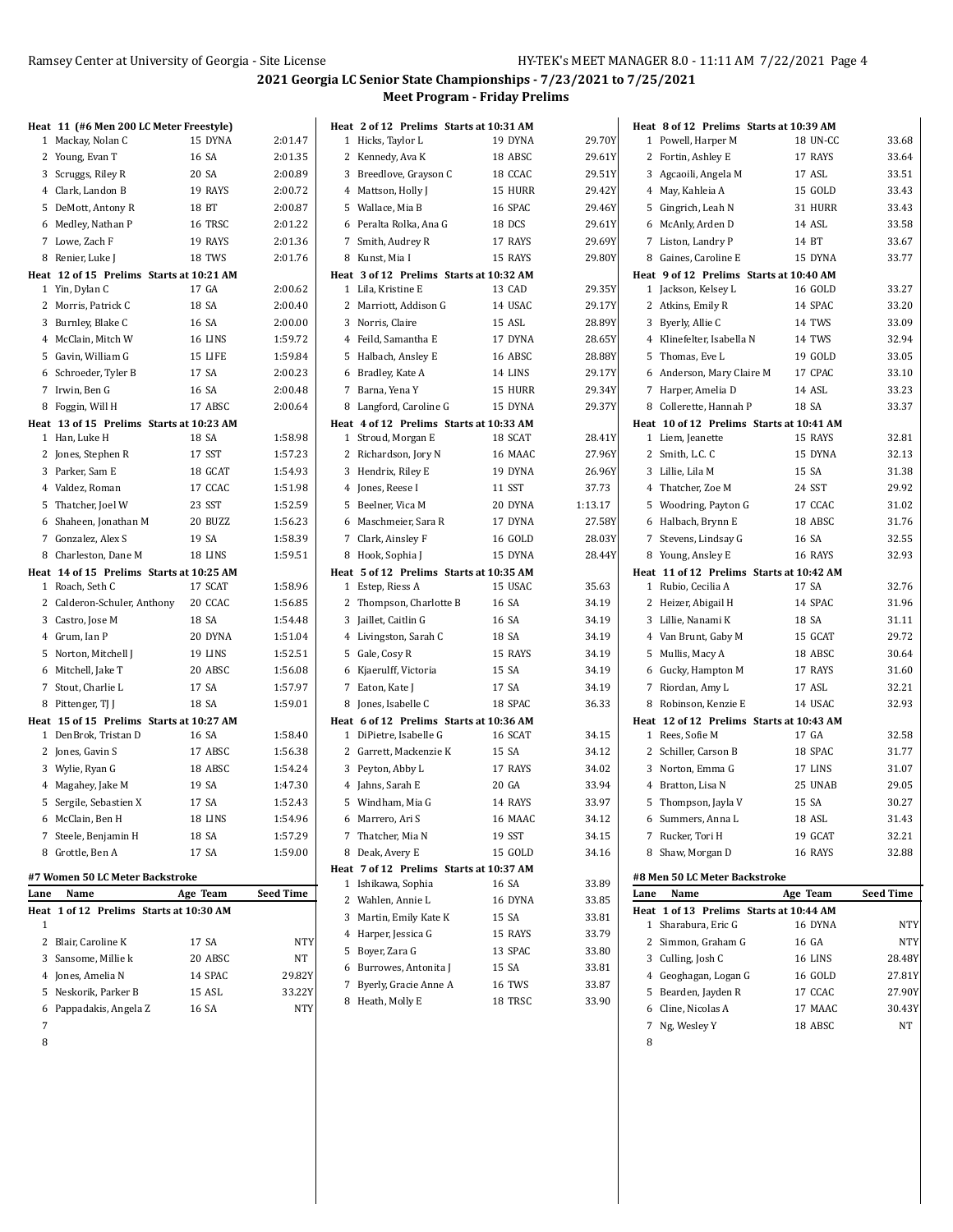$27.51$ 27.37Y 27.35Y 26.81Y 27.25Y 27.37Y 27.46Y 27.64Y

26.69Y 26.43Y 26.21Y 25.13Y 25.61Y 26.21Y 26.46Y 26.78Y

24.73Y 23.35Y 23.30Y 32.09 33.19 23.34Y 23.94Y 25.10Y

32.09 32.09 32.06

 $31.45$ 31.44 31.45  $31.48$ 31.57 31.72  $\mathbf{I}$ 

| Heat 2 (#8 Men 50 LC Meter Backstroke)  |                           |                |
|-----------------------------------------|---------------------------|----------------|
| 1 Anderson, Case M                      | 16 ASL                    | 27.51          |
| 2 Agustin, Camden L                     | 15 SPAC                   | 27.37          |
| 3 Kleinrock, David P                    | 16 DYNA                   | 27.35          |
| 4 Steinhauer, Craig D                   | 16 DYNA                   | 26.81          |
| 5 Kim, Minjae W                         | 18 SPAC                   | 27.25          |
| 6 Calderon-Schuler, Anthony 20 CCAC     |                           | 27.37          |
| 7 Morneault, Luke A                     | 18 SHOC                   | 27.46          |
| 8 Calderon-Schuler, Patrick             | 17 CCAC                   | 27.64          |
| Heat 3 of 13 Prelims Starts at 10:47 AM |                           |                |
| 1 Hines, Will K                         | 16 ABSC                   | 26.69          |
| 2 Shingala, Maanav                      | 17 LIFE                   | 26.43          |
| 3 Brann, Alex F                         | 16 DYNA                   | 26.21          |
| 4 Cohen, Spencer H                      | 18 SHOC                   | 25.13          |
| 5 Bethel, Henry                         | 18 CCAC                   | 25.61          |
| 6 Cummings, Jac A                       | 15 HURR                   | 26.21          |
| 7 Wiegand, Alexander J                  | 15 CPAC                   | 26.46          |
| 8 Valdez, Franco                        | 14 CCAC                   | 26.78          |
| Heat 4 of 13 Prelims Starts at 10:48 AM |                           |                |
| 1 Patterson, Nolan W<br>2 Valdez, Roman | 16 GA<br>17 CCAC          | 24.73<br>23.35 |
| 3 Norton, Mitchell J                    | 19 LINS                   | 23.30          |
| 4 Carroll, John D                       | 20 NWGA                   | 32.09          |
| 5 Fogel, Ryan S                         | 16 SPAC                   | 33.19          |
| 6 Bragg, Parker O                       | 20 SPAC                   | 23.34          |
| 7 Charleston, Dane M                    | 18 LINS                   | 23.94          |
| 8 Elmore, Elliot J                      | 15 GOLD                   | 25.10          |
| Heat 5 of 13 Prelims Starts at 10:49 AM |                           |                |
| 1 Atkinson, Ryder S                     | 16 SA                     | 32.09          |
| 2 Watts, Donovan C                      | 17 DYNA                   | 32.09          |
| 3 Eickman, Will R                       | 17 NWGA                   | 32.06          |
| 4 Cass, Ben S                           | 17 TWS                    | 31.88          |
| 5 Pattillo, James                       | 14 ASL                    | 31.90          |
| 6 Young, Evan T                         | 16 SA                     | 32.09          |
| 7 Mallory, Noah D                       | 15 DYNA                   | 32.09          |
| 8 Best, Aidan C                         | 17 SWAG                   | 32.09          |
| Heat 6 of 13 Prelims Starts at 10:50 AM |                           |                |
| 1 Weintraub, Ryan A                     | 17 RAYS                   | 31.84          |
| 2 Snow, Isaac A                         | <b>18 WRA</b>             | 31.80          |
| 3 Thomas, Theodore A                    | 14 RAYS                   | 31.79          |
| 4 Schwandt, Gavin W                     | 17 SA                     | 31.75          |
| 5 Wilkinson, Josh K                     | 13 DCS                    | 31.78          |
| 6 Williams, William A                   | 19 NWGA                   | 31.79          |
| 7 Galloway, Ty E                        | 15 RAYS                   | 31.83          |
| 8 Bauer, Caleb Q                        | 17 DYNA                   | 31.86          |
| Heat 7 of 13 Prelims Starts at 10:51 AM |                           |                |
| 1 Kennedy, Ryan C                       | 17 SA                     | 31.64          |
| 2 Renier, Luke J                        | 18 TWS                    | 31.55          |
| 3 Wilt, Carter M                        | 14 SCAT                   | 31.45          |
| 4 Bray, Liam C                          | 17 SPAC                   | 31.44          |
| 5 Skedsvold, Collin T                   | 16 ASL                    | 31.45<br>31.48 |
| 6 Kim, Joshua Y                         | 17 SPAC                   |                |
| 7 Whelan, Reese R<br>8 Peterson Bryce F | 17 GCAT<br><b>16 RAYS</b> | 31.57<br>3172  |
|                                         |                           |                |

|              | Heat 8 of 13 Prelims Starts at 10:52 AM  |          |       |
|--------------|------------------------------------------|----------|-------|
| $\mathbf{1}$ | Shouse, Dominique J                      | 16 GCAT  | 31.41 |
|              | 2 Betzer, Max C                          | 18 DYNA  | 31.40 |
|              | 3 Kidd, Corey R                          | 17 SPAC  | 31.36 |
|              | 4 Hudock, Ethan W                        | 15 DYNA  | 31.19 |
|              | 5 Summers, K.J. T                        | 18 DAQ   | 31.30 |
|              | 6 Kusch, Will C                          | 17 SA    | 31.36 |
|              | 7 Olsen, Andrew S                        | 15 CPAC  | 31.40 |
|              | 8 Doorley, Mitch J                       | 17 RAYS  | 31.42 |
|              | Heat 9 of 13 Prelims Starts at 10:53 AM  |          |       |
|              | 1 Kruep, Rylan A                         | 16 SPAC  | 31.14 |
|              | 2 Xiao, James                            | 16 ABSC  | 31.07 |
|              | 3 Wood, Tyler J                          | 17 GCAT  | 30.89 |
|              | 4 Irwin, Ben G                           | 16 SA    | 30.62 |
|              | 5 Garwold, Ian C                         | 17 ASL   | 30.79 |
|              | 6 Rosales Olivas, Sebastian S            | 17 GCAT  | 30.96 |
|              | 7 Williams, Abram T                      | 15 TRSC  | 31.07 |
|              | 8 Cullinan, Owen W                       | 17 SA    | 31.16 |
|              | Heat 10 of 13 Prelims Starts at 10:54 AM |          |       |
|              | 1 Browne, Aiden J                        | 15 SPAC  | 30.43 |
|              | 2 Amerson, Luke G                        | 14 DYNA  | 30.23 |
|              | 3 Sandberg, Luke R                       | 15 DYNA  | 29.97 |
|              | 4 Vijayvergiya, Nik                      | 18 SA    | 29.94 |
|              | 5 Kennedy, Garrett S                     | 16 ABSC  | 29.96 |
|              | 6 Buzzelli, AJ J                         | 17 RAYS  | 30.19 |
|              | 7 Bell, Evan W                           | 18 DYNA  | 30.30 |
| 8            | Masterson, Grant C                       | 19 SA    | 30.43 |
|              | Heat 11 of 13 Prelims Starts at 10:56 AM |          |       |
|              |                                          |          |       |
|              | 1 Kazmi, Connor J                        | 18 SA    | 29.49 |
|              | 2 Panessa, Sonny S                       | 15 RAYS  | 29.14 |
| 3            | Holcomb, Anderson H                      | 18 SPAC  | 28.83 |
|              | 4 Dunham, Bradley T                      | 21 SA    | 27.39 |
|              | 5 Clark, Landon B                        | 19 RAYS  | 27.85 |
|              | 6 Riordan, Jimmy R                       | 17 ASL   | 28.98 |
|              | 7 Logan, Henry J                         | 18 ABSC  | 29.27 |
| 8            | Burch, Hudson C                          | 15 ASL   | 29.71 |
|              | Heat 12 of 13 Prelims Starts at 10:57 AM |          |       |
|              | 1 Mann, Ben B                            | 20 SA    | 29.34 |
|              | 2 Mcgrady, Colton H                      | 17 SPAC  | 29.03 |
| 3            | Bengston, Beau R                         | 18 TTW   | 28.41 |
|              | 4 Parker, Sam E                          | 18 GCAT  | 27.19 |
|              | 5 Bruce, Jared A                         | 18 SPAC  | 27.81 |
|              | 6 Voss, Sam B                            | 16 UNTWS | 28.95 |
| 7            | Price, Trevor N                          | 16 ASL   | 29.17 |
| 8            | Pisipati, Adhith                         | 19 LIFE  | 29.63 |
|              | Heat 13 of 13 Prelims Starts at 10:58 AM |          |       |
| 1            | Reinhold, Logan A                        | 16 SPAC  | 29.30 |
| 2            | Nelson, Jensen D                         | 16 SPAC  | 29.00 |
| 3            | Choi, Eddie J                            | 16 LIFE  | 28.22 |
|              | 4 Aikins, Jack H                         | 18 SA    | 26.92 |
|              | 5 Daniels, Noah E                        | 17 SPAC  | 27.43 |
|              | 6 Jones, Gavin S                         | 17 ABSC  | 28.90 |
| 7            | Morris, Patrick C                        | 18 SA    | 29.16 |

| #9 Women 100 LC Meter Butterfly |                                         |          |                  |
|---------------------------------|-----------------------------------------|----------|------------------|
| Lane                            | Name                                    | Age Team | <b>Seed Time</b> |
|                                 | Heat 1 of 12 Prelims Starts at 10:59 AM |          |                  |
| 1                               | Van der Wall, Nanna T                   | 17 SA    | <b>NTY</b>       |
| 2                               | Davis-Richardson, Mia M                 | 16 SA    | <b>NTY</b>       |
| 3                               | Eaton, Kate J                           | 17 SA    | NTY              |
|                                 | 4 Killingsworth, Joy E                  | 17 SPAC  | 1:02.66Y         |
| 5                               | Peralta Rolka, Ana G                    | 18 DCS   | 1:13.17L         |
| 6                               | Sparacino, Elizabeth                    | 20 SA    | <b>NTY</b>       |
| $7^{\circ}$                     | Carmody, Adare D                        | 18 SA    | <b>NTY</b>       |
| 8                               |                                         |          |                  |
|                                 | Heat 2 of 12 Prelims Starts at 11:00 AM |          |                  |
| 1                               | McKenley, Olivia A                      | 15 MAAC  | 59.39Y           |
|                                 | 2 Hook, Sophia J                        | 15 DYNA  | 59.03Y           |
| 3                               | Young, Ansley E                         | 16 RAYS  | 58.53Y           |
|                                 | 4 Kornegay, Ava E                       | 13 RAYS  | 1:18.42          |
|                                 | 5 Wallace, Mia B                        | 16 SPAC  | 1:22.95          |
|                                 | 6 Warta, Rachel M                       | 15 GOLD  | 58.62Y           |
|                                 | 7 Agcaoili, Angela M                    | 17 ASL   | 59.12Y           |
| 8                               | Maschmeier, Sara R                      | 17 DYNA  | 1:01.05Y         |
|                                 | Heat 3 of 12 Prelims Starts at 11:02 AM |          |                  |
| 1                               | Luskus, Sarah E                         | 15 SA    | 1:17.42          |
| 2                               | Deak, Avery E                           | 15 GOLD  | 1:14.80          |
| 3                               | Anderson, Mary Claire M                 | 17 CPAC  | 1:13.08          |
|                                 | 4 Robinson, Kenzie E                    | 14 USAC  | 1:12.76          |
| 5                               | Stewart, Olivia A                       | 15 ASL   | 1:12.88          |
|                                 | 6 Mansker, Phoebe J                     | 17 DYNA  | 1:14.49          |
|                                 | 7 Andrean, Bella T                      | 15 DYNA  | 1:16.70          |
| 8                               | Bender, Alexis D                        | 19 SPAC  | 1:17.66          |
|                                 | Heat 4 of 12 Prelims Starts at 11:03 AM |          |                  |
|                                 | 1 Thorsen, Ginny S                      | 15 UNAB  | 1:10.44          |
| 2                               | Richards, Lyla J                        | 15 DYNA  | 1:10.26          |
|                                 | 3 Wright, Kayla E                       | 15 TWS   | 1:10.12          |
|                                 | 4 Windham, Lilly R                      | 16 RAYS  | 1:09.56          |
| 5                               | Fannin, Mattie M                        | 16 RAYS  | 1:09.85          |
|                                 | 6 Watson, Eva C                         | 16 SCAT  | 1:10.15          |
| 7                               | Shaw, Morgan D                          | 16 RAYS  | 1:10.35          |
|                                 | 8 Hedges, Emily T                       | 16 DYNA  | 1:11.12          |
|                                 | Heat 5 of 12 Prelims Starts at 11:05 AM |          |                  |
|                                 | 1 Jowers, Hannah-Claire                 | 14 GA    | 1:08.74          |
| $\mathbf{2}$                    | Bertschi, Samantha M                    | 18 SA    | 1:07.99          |
|                                 | 3 Jaillet, Caitlin G                    | 16 SA    | 1:07.99          |
| 4                               | Garrett, Mackenzie K                    | 15 SA    | 1:07.99          |
| 5                               | Drawdy, Grace G                         | 18 SA    | 1:07.99          |
| 6                               | Hildebrand, Jordan E                    | 17 SA    | 1:07.99          |
| 7                               | Cesario, Anna Sophia S                  | 14 DYNA  | 1:08.30          |
| 8                               | Scalise, Sydney E                       | 18 SA    | 1:09.44          |
|                                 | Heat 6 of 12 Prelims Starts at 11:06 AM |          |                  |
| 1                               | Gilson, Natalie R                       | 17 SA    | 1:07.99          |
| 2                               | Brand, Emma L                           | 18 SA    | 1:07.99          |
| 3                               | Tell, Greta M                           | 15 MAAC  | 1:07.88          |
| 4                               | Ryan, Lizzie E                          | 17 SA    | 1:07.86          |
| 5                               | Thatcher, Mia N                         | 19 SST   | 1:07.87          |
| 6                               | Tiller, Jamison G                       | 16 SA    | 1:07.89          |
| 7                               | Rubio, Cecilia A                        | 17 SA    | 1:07.99          |
| 8                               | Damron, Allison F                       | 17 SA    | 1:07.99          |
|                                 |                                         |          |                  |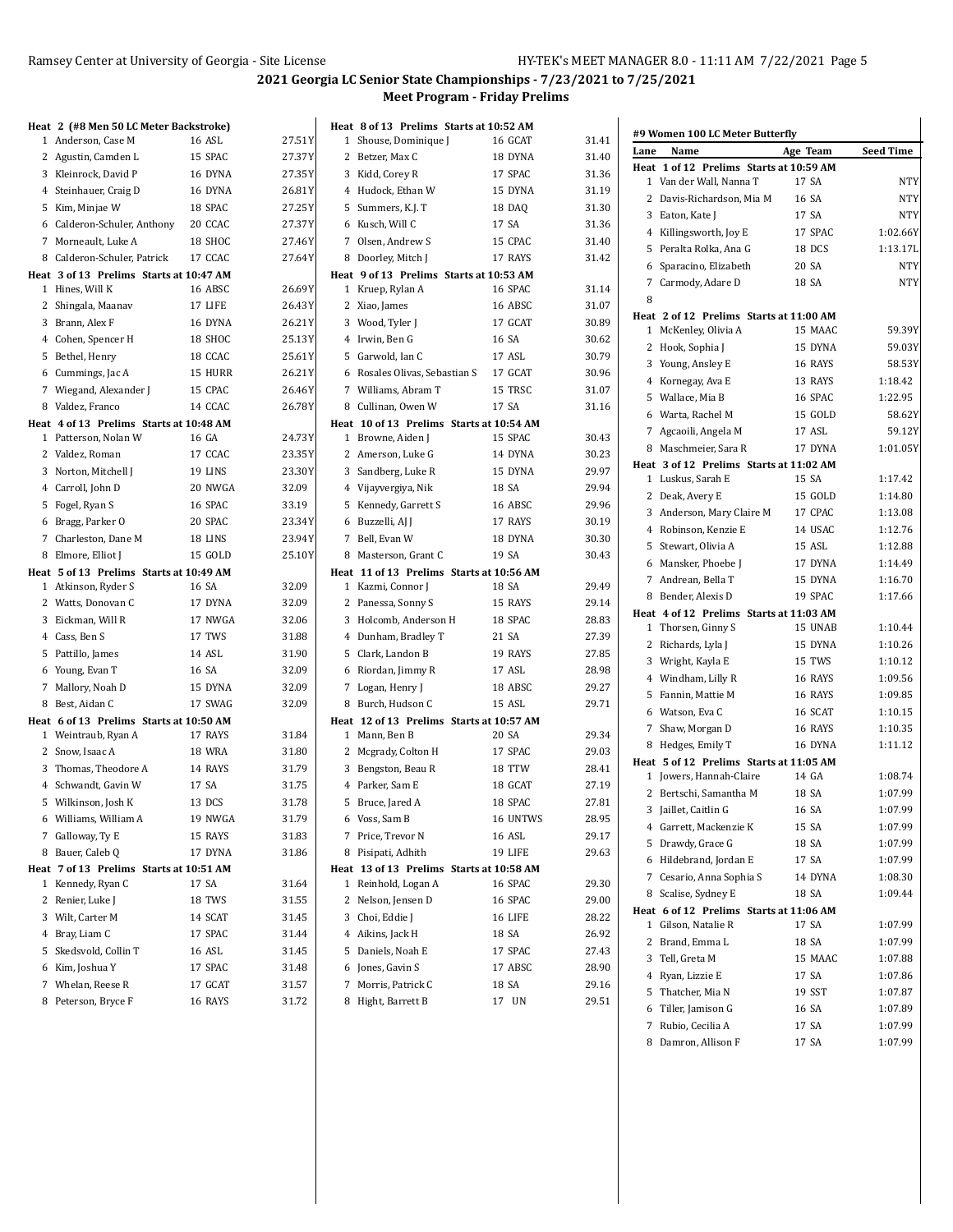|   | Heat 7 (#9 Women 100 LC Meter Butterfly)                      |         |         |
|---|---------------------------------------------------------------|---------|---------|
|   | 1 Burke, Hanna M                                              | 16 GA   | 1:07.82 |
|   | 2 Stevens, Lindsay G                                          | 16 SA   | 1:07.70 |
|   | 3 Richardson, Jory N                                          | 16 MAAC | 1:07.48 |
|   | 4 Walker, Sydney R                                            | 17 SA   | 1:07.34 |
|   | 5 Scharff, Caroline I                                         | 15 SA   | 1:07.40 |
|   | 6 Portis, Macie A                                             | 14 RAYS | 1:07.57 |
|   | 7 Allibone, Jessica                                           | 17 SA   | 1:07.71 |
| 8 | Hicks, Taylor L                                               | 19 DYNA | 1:07.83 |
|   | Heat 8 of 12 Prelims Starts at 11:09 AM                       |         |         |
|   | 1 Livezey, Emma G                                             | 16 SA   | 1:07.26 |
|   | 2 Horne, Rachael A                                            | 18 RAYS | 1:07.07 |
|   | 3 Diehl, Lauren E                                             | 18 GA   | 1:07.04 |
|   | 4 Kerber, Kate A                                              | 15 SA   | 1:07.01 |
|   | 5 Cooper, Amelia C                                            | 17 SA   | 1:07.01 |
|   | 6 Frierson, Catherine M                                       | 17 SA   | 1:07.06 |
|   | 7 Lillie, Lila M                                              | 15 SA   | 1:07.16 |
|   | 8 Henderson, Krisalyn J                                       | 18 SA   | 1:07.26 |
|   | Heat 9 of 12 Prelims Starts at 11:10 AM<br>1 Clayton, Sadie P | 15 SPAC | 1:06.90 |
|   | 2 Livingston, Sarah C                                         | 18 SA   | 1:06.85 |
|   | 3 Laney, Hally K                                              | 18 MAAC | 1:06.53 |
|   | 4 Thompson, Sarah-Grace G                                     | 19 SA   | 1:06.44 |
|   | 5 Caceres, Sophia L                                           | 17 SA   | 1:06.44 |
|   | 6 Maust, Emma G                                               | 18 GCAT | 1:06.82 |
|   | 7 Bock, Jordan E                                              | 15 SA   | 1:06.87 |
|   | 8 Kerber, Claire E                                            | 17 SA   | 1:06.94 |
|   | Heat 10 of 12 Prelims Starts at 11:12 AM                      |         |         |
|   | 1 Antonowich, Lauren A                                        | 18 DYNA | 1:06.11 |
|   | 2 Thompson, Jayla V                                           | 15 SA   | 1:05.27 |
|   | 3 McCulloh, Abigail H                                         | 18 SA   | 1:04.67 |
|   | 4 DellaTorre, Olivia G                                        | 17 ABSC | 1:03.01 |
|   | 5 Brown, Portia                                               | 20 ABSC | 1:04.04 |
|   | 6 Sweeney, Reagan N                                           | 18 SA   | 1:04.86 |
|   | 7 Altera, Ashley K                                            | 18 DYNA | 1:05.68 |
|   | 8 Flood, Abby R                                               | 18 SA   | 1:06.24 |
|   | Heat 11 of 12 Prelims Starts at 11:13 AM                      |         |         |
|   | 1 Weitzel, Mary Kate                                          | 16 SA   | 1:05.92 |
|   | 2 Lillie, Nanami K                                            | 18 SA   | 1:05.22 |
|   | 3 Parker, Sophia F                                            | 16 RAYS | 1:04.42 |
|   | 4 Smith, Tatum N                                              | 20 DYNA | 1:00.85 |
|   | 5 Norton, Emma G                                              | 17 LINS | 1:03.66 |
|   | 6 Gucky, Hampton M                                            | 17 RAYS | 1:04.80 |
| 7 | Summers, Anna L                                               | 18 ASL  | 1:05.44 |
| 8 | Byerly, Gracie Anne A                                         | 16 TWS  | 1:06.23 |
| 1 | Heat 12 of 12 Prelims Starts at 11:15 AM<br>Ratmeyer, Nora B  | 16 TARA | 1:05.89 |
| 2 | Woodring, Payton G                                            | 17 CCAC | 1:05.01 |
|   | 3 Klinefelter, Isabella N                                     | 14 TWS  | 1:04.38 |
|   | 4 Johnson, Gigi L                                             | 17 SA   | 1:00.09 |
|   | 5 Rucker, Tori H                                              | 19 GCAT | 1:03.61 |
|   |                                                               |         |         |
|   |                                                               | 18 SA   | 1:04.76 |
|   | 6 Walters, Mia J<br>7 Riordan, Amy L                          | 17 ASL  | 1:05.35 |

| #10 Men 100 LC Meter Butterfly |                                         |               |                  |  |
|--------------------------------|-----------------------------------------|---------------|------------------|--|
| Lane                           | Name                                    | Age Team      | <b>Seed Time</b> |  |
|                                | Heat 1 of 20 Prelims Starts at 11:16 AM |               |                  |  |
| 1                              |                                         |               |                  |  |
| $\overline{2}$                 | Shefchunas, Mac M                       | 18 SA         | <b>NTY</b>       |  |
| 3                              | Slater, Landon D                        | 15 SA         | <b>NTY</b>       |  |
|                                | 4 Reiser, Ethan J                       | 16 SA         | <b>NTY</b>       |  |
| 5                              | Saylor, Noah M                          | 15 SA         | <b>NTY</b>       |  |
| 6                              | Van Peteghem, Julian E                  | 16 SA         | NTY              |  |
| 7                              | Payne, Robert S                         | 15 SA         | <b>NTY</b>       |  |
| 8                              |                                         |               |                  |  |
|                                | Heat 2 of 20 Prelims Starts at 11:18 AM |               |                  |  |
| 1                              | Agustin, Camden L                       | 15 SPAC       | 58.82Y           |  |
| 2                              | Fogel, Ryan S                           | 16 SPAC       | 55.99Y           |  |
| 3                              | Bender, Justin C                        | 17 SPAC       | 54.85Y           |  |
| 4                              | Simmon, Graham G                        | 16 GA         | 54.59Y           |  |
| 5                              | Liu, Tobias C                           | 17 DYNA       | 54.74Y           |  |
| 6                              | Balkcum, Kyle P                         | <b>18 WRA</b> | 54.98Y           |  |
| 7                              | Bates, Eli R                            | 15 ABSC       | 58.07Y           |  |
|                                | 8 Wilkinson, Josh K                     | 13 DCS        | 1:07.27L         |  |
|                                | Heat 3 of 20 Prelims Starts at 11:19 AM |               |                  |  |
| 1                              | Shine, Evan                             | 17 DYNA       | 54.51Y           |  |
| $\mathbf{2}$                   | Bragg, Parker O                         | 20 SPAC       | 53.89Y           |  |
| 3                              | Kidd, Corey R                           | 17 SPAC       | 53.52Y           |  |
|                                | 4 Dunbar, Jack R                        | 16 GA         | 53.36Y           |  |
| 5                              | Gairing, Michael F                      | 17 CW         | 53.49Y           |  |
| 6                              | Shepard, Brandon W                      | 16 GA         | 53.52Y           |  |
|                                | 7 Tsepas Bucciero, Keaton J             | 17 MAAC       | 54.45Y           |  |
| 8                              | Holcomb, Anderson H                     | 18 SPAC       | 54.54Y           |  |
|                                | Heat 4 of 20 Prelims Starts at 11:20 AM |               |                  |  |
|                                | 1 Washington, Sebastian L               | 16 DYNA       | 52.67Y           |  |
| 2                              | Bell, Evan W                            | 18 DYNA       | 51.84Y           |  |
|                                | 3 Valdez, Franco                        | 14 CCAC       | 1:18.27          |  |
| 4                              | Donahoe, John R                         | 18 TWS        | 1:11.73          |  |
| 5                              | Kruep, Rylan A                          | 16 SPAC       | 1:15.11          |  |
|                                | 6 Wylie, Ryan G                         | 18 ABSC       | 51.36Y           |  |
| 7                              | Brann, Alex F                           | 16 DYNA       | 52.65Y           |  |
| 8                              | Snow, Isaac A                           | <b>18 WRA</b> | 53.15Y           |  |
|                                | Heat 5 of 20 Prelims Starts at 11:22 AM |               |                  |  |
| 1                              | Duong, David L                          | 15 GA         | 1:11.01          |  |
| 2                              | Diaz Hernandez, Alexander               | 16 GA         | 1:07.50          |  |
| 3                              | Mora, Joel                              | 16 SPAC       | 1:07.44          |  |
|                                | 4 Xu, Jeffery                           | 15 GA         | 1:07.33          |  |
| 5                              | Skedsvold, Collin T                     | 16 ASL        | 1:07.40          |  |
|                                | 6 Anderson, Case M                      | 16 ASL        | 1:07.46          |  |
|                                | 7 Shouse, Dominique J                   | 16 GCAT       | 1:09.32          |  |
|                                | 8 Amerson, Luke G                       | 14 DYNA       | 1:11.28          |  |
|                                | Heat 6 of 20 Prelims Starts at 11:23 AM |               |                  |  |
| 1                              | Su, Andrew H                            | 15 SA         | 1:06.89          |  |
| 2                              | Betzer, Max C                           | 18 DYNA       | 1:05.76          |  |
| 3                              | Mackay, Nolan C                         | 15 DYNA       | 1:05.46          |  |
| 4                              | Morneault, Luke A                       | 18 SHOC       | 1:05.33          |  |
| 5                              | Garwold, Ian C                          | 17 ASL        | 1:05.38          |  |
| 6                              | Ravid, Jonathan                         | 18 GOLD       | 1:05.67          |  |
| 7                              | Haskins, Ryan D                         | 18 GA         | 1:06.23          |  |
| 8                              | Wilt, Carter M                          | 14 SCAT       | 1:07.17          |  |

|              |                                           | Heat 7 of 20 Prelims Starts at 11:25 AM          |                    |
|--------------|-------------------------------------------|--------------------------------------------------|--------------------|
| 1            | Martin, Isaac L                           | 16 GOLD                                          | 1:04.80            |
| $\mathbf{2}$ | Cass, Ben S                               | 17 TWS                                           | 1:04.33            |
| 3            | Mallory, Noah D                           | 15 DYNA                                          | 1:03.54            |
|              | 4 Dibkey, Kadin R                         | 15 GCAT                                          | 1:02.68            |
|              | 5 Gonzalez, Daniel A                      | 15 DYNA                                          | 1:02.90            |
| 6            | Best, Aidan C                             | 17 SWAG                                          | 1:03.71            |
| 7            | Elmore, Elliot J                          | 15 GOLD                                          | 1:04.78            |
| 8            | Plantamura, Nick J                        | 16 ASL                                           | 1:04.85            |
|              |                                           | Heat 8 of 20 Prelims Starts at 11:26 AM          |                    |
| 1            | Nabors, Payton M                          | 18 SA                                            | 1:02.59            |
| $\mathbf{2}$ | Mann, Ben B                               | 20 SA                                            | 1:02.59            |
| 3            | Hines, Will K                             | 16 ABSC                                          | 1:02.59            |
|              | 4 Han, Luke H                             | 18 SA                                            | 1:02.59            |
| 5            | Bollwerk, Charlie H                       | 18 SA                                            | 1:02.59            |
| 6            | Januzelli, Carter J                       | 21 SA                                            | 1:02.59            |
| 7            | Carr, Patrick P                           | 17 SA                                            | 1:02.59            |
|              | 8 Shah, Saavan N                          | 17 SA                                            | 1:02.59            |
|              | 1 Atkinson, Ryder S                       | Heat 9 of 20 Prelims Starts at 11:27 AM<br>16 SA | 1:02.59            |
|              | 2 Vijayvergiya, Nik                       | 18 SA                                            | 1:02.59            |
| 3            | Johnson, Ben J                            | 17 GOLD                                          | 1:02.59            |
|              | 4 Vincent, Braden B                       | 17 RAYS                                          | 1:02.42            |
| 5            | Bai, Edward                               | 16 LIFE                                          | 1:02.45            |
| 6            | Pingel, Joshua T                          | <b>18 SA</b>                                     | 1:02.59            |
| 7            | Marin, Pablo                              | 18 SA                                            | 1:02.59            |
|              | 8 Carroll, John D                         | 20 NWGA                                          | 1:02.59            |
|              |                                           | Heat 10 of 20 Prelims Starts at 11:29 AM         |                    |
| $\mathbf{1}$ | Rico, Emilio                              | 18 SA                                            | 1:02.36            |
|              | 2 Wilson, Eli W                           | 16 SA                                            | 1:02.24            |
| 3            | Perez, Nate J                             | 16 DYNA                                          | 1:02.18            |
| 4            | Han, Nathan B                             | 16 SA                                            | 1:02.08            |
| 5            | Sutter, Zachary J                         | 15 SPAC                                          | 1:02.11            |
| 6            | Brevard, Will E                           | 18 MAAC                                          | 1:02.19            |
| 7            | DenBrok, Tristan D                        | 16 SA                                            | 1:02.31            |
|              | 8 Nordstrom, Benjamin T                   | 18 MAAC                                          | 1:02.42            |
|              |                                           | Heat 11 of 20 Prelims Starts at 11:30 AM         |                    |
| 1            | Smith. Noah W                             | 15 UNRAY                                         | 1:02.03            |
|              | 2 Long, Liam                              | 15 DYNA                                          | 1:01.91            |
| 3            | Price, Trevor N                           | 16 ASL                                           | 1:01.83            |
| 4            | Kjaerulff, Nicholas                       | 16 SA                                            | 1:01.81            |
| 5            | Eickman, Will R                           | 17 NWGA                                          | 1:01.82            |
|              | 6 Watts, Donovan C                        | 17 DYNA                                          | 1:01.86            |
|              | 7 Nelson, Jensen D<br>8 Cullinan, Gavin S | 16 SPAC<br>17 SA                                 | 1:02.02<br>1:02.04 |
|              |                                           | Heat 12 of 20 Prelims Starts at 11:31 AM         |                    |
| 1            | Pittenger, TJ J                           | 18 SA                                            | 1:01.64            |
|              | 2 Sasser, Brett G                         | 18 SA                                            | 1:01.56            |
|              | 3 Whiting, Ethan W                        | 18 SA                                            | 1:01.48            |
|              | 4 Xiao, James                             | 16 ABSC                                          | 1:01.42            |
| 5            | Stout, Jake W                             | 15 SA                                            | 1:01.47            |
|              | 6 Reinhold, Logan A                       | 16 SPAC                                          | 1:01.53            |
|              | 7 Grand'Pierre, Raphael E                 | 16 CAD                                           | 1:01.56            |
|              | 8 Cresap, Brandon S                       | 15 LIFE                                          | 1:01.80            |